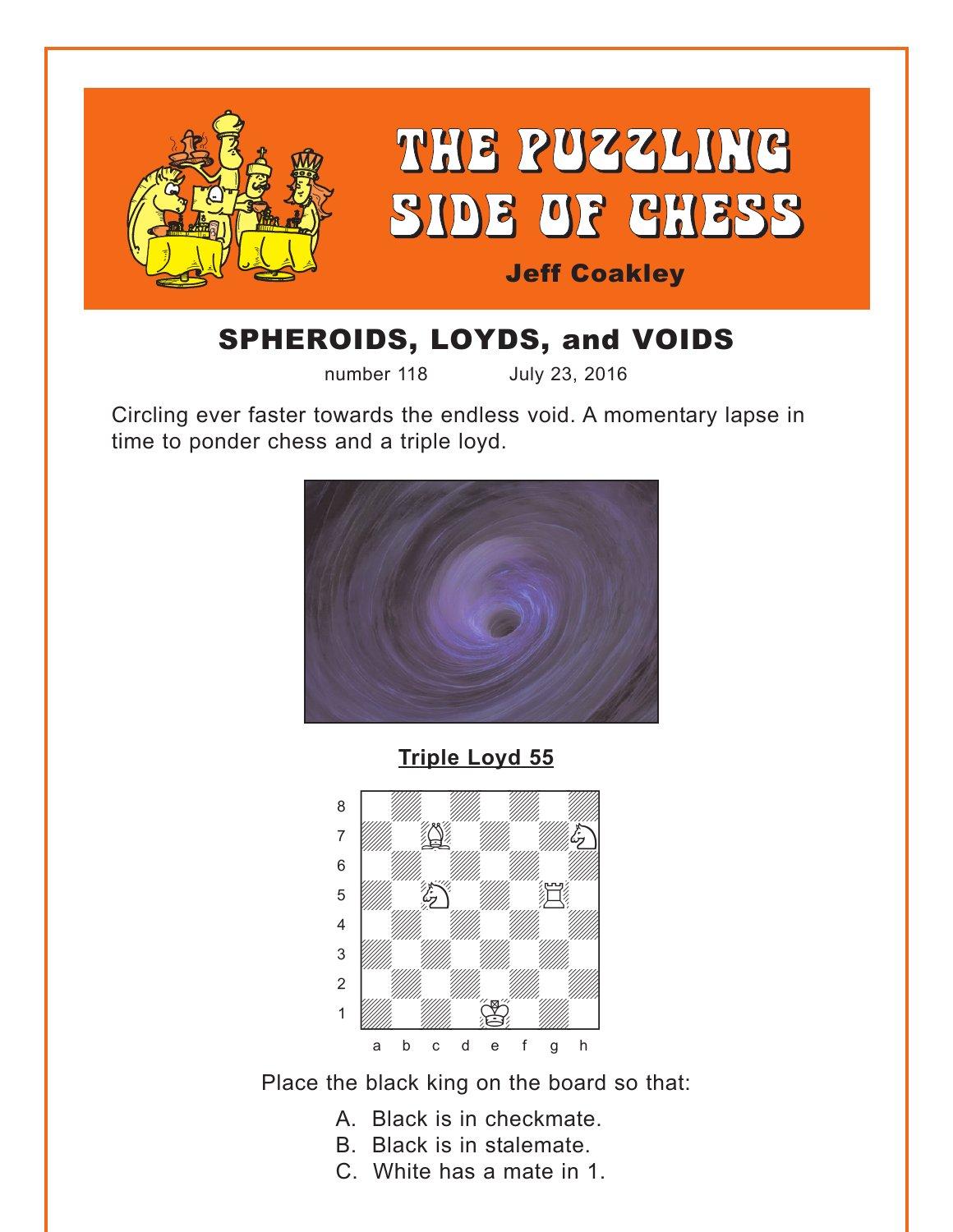#### **Triple Loyd 56**

<span id="page-1-0"></span>

Place the black king on the board so that:

- A. Black is in checkmate.
- B. Black is in stalemate.
- C. White has a mate in 1.



**SphereChess** 

There are thousands of chess problems featuring cylindrical and spherical boards. The Puzzling Side does not journey that far out in space. But we do have this cool picture.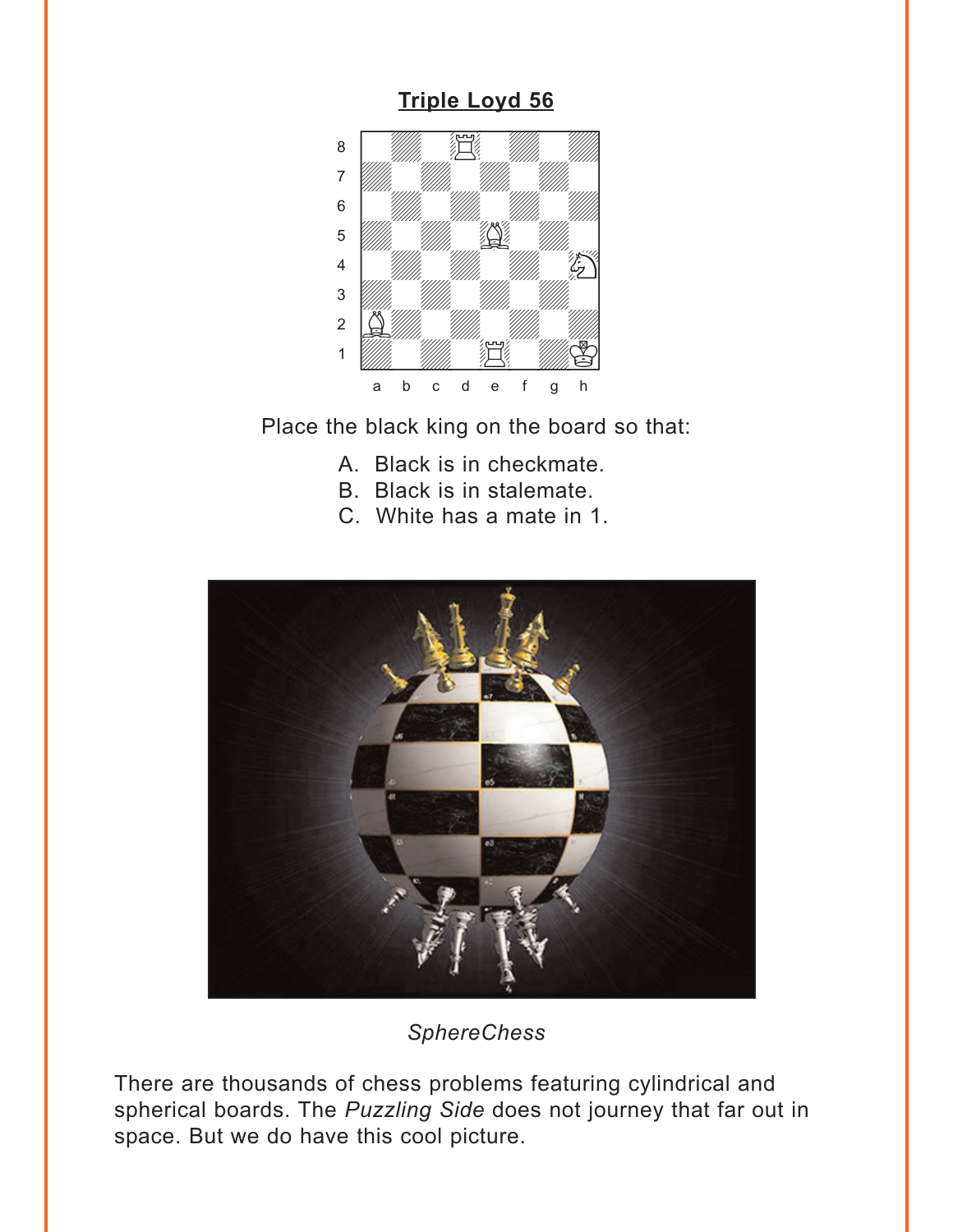#### **Inverted Loyd 37**

<span id="page-2-0"></span>

Place a white rook, bishop, and knight on the board so that White has mate in 1.



The Eternal Quest to Circumvent Gravity

I hope you enjoyed the void in column 113. Our final puzzle is another problem of the same type. The goal is to create a void on the 8th rank. Some pieces are destroyed, others redeployed.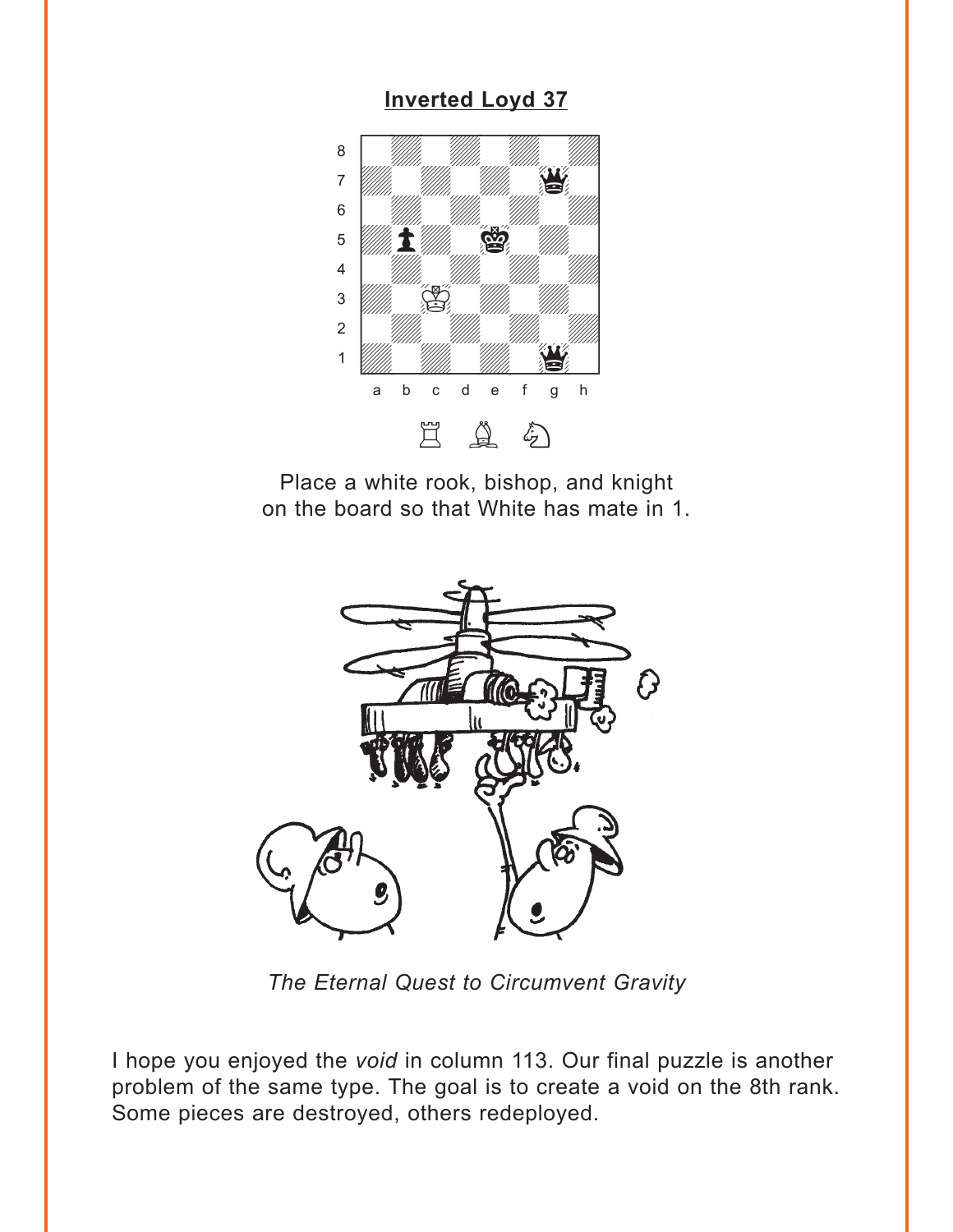#### **Synthetic Game 25**

<span id="page-3-0"></span>

Compose a game that ends after White's 7th turn with the 8th rank empty.

Thirteen moves to clear the last rank of all pieces. Seven by White, six by Black. Can you find the final tempo?



A spheroid is a nearly round three-dimensional object. Geometrically, it is created by rotating an ellipse around one of its axes. A good example of a spheroid is the planet Earth! We're not as round as we could be.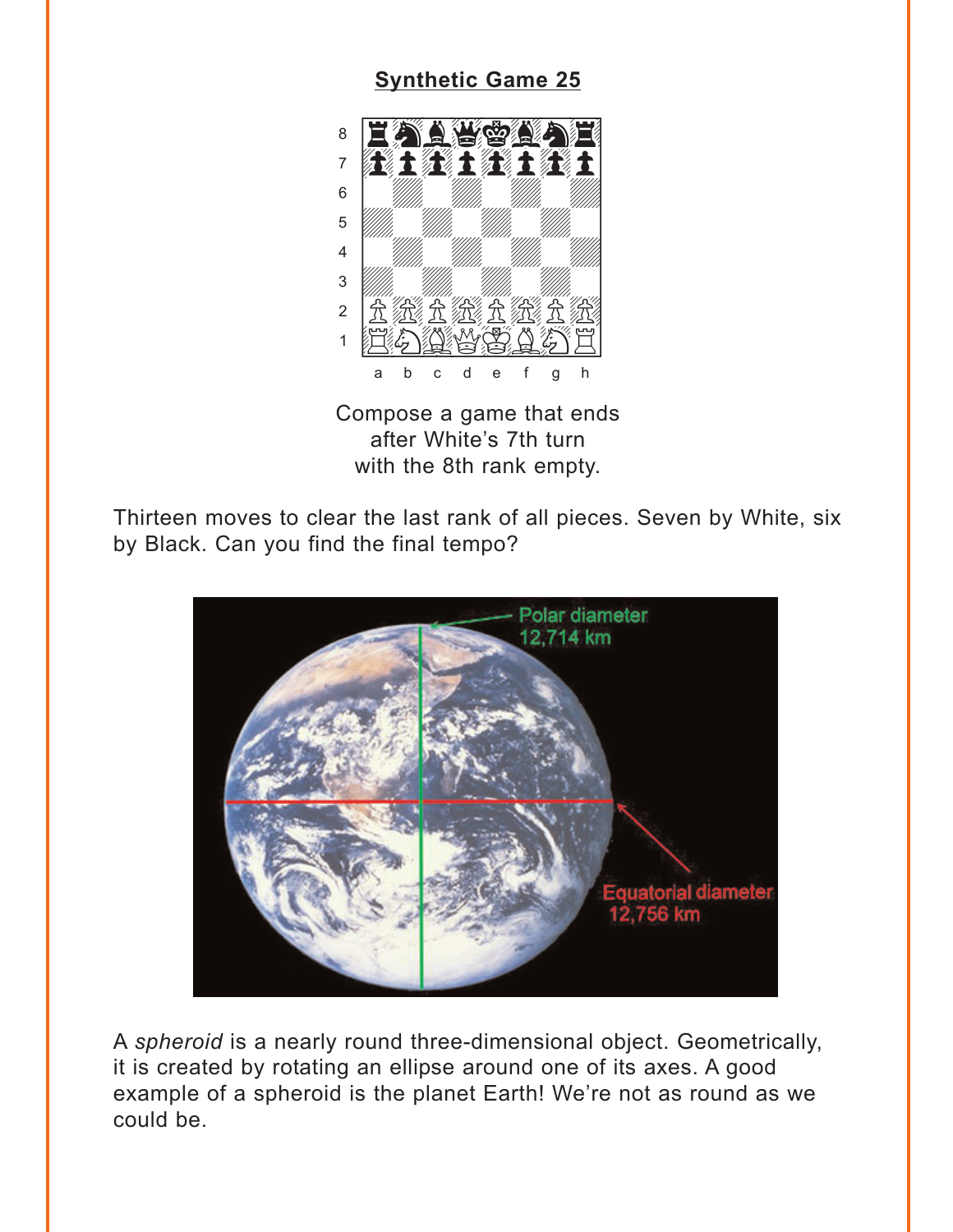## <span id="page-4-0"></span>**SOLUTIONS**

All problems by J. Coakley, *Puzzling Side of Chess* (2016).

**PDF hyperlinks.** You can advance to the solution of any puzzle by clicking on the underlined title above the diagram. To return to the puzzle, click on the title above the solution diagram.

*Archives***.** Other columns with similar problems can be found in the Puzzling Side archives.



#### **[Triple Loyd 55](#page-0-0)**

The ABC's of chess.

**[Triple Loyd 56](#page-1-0)**

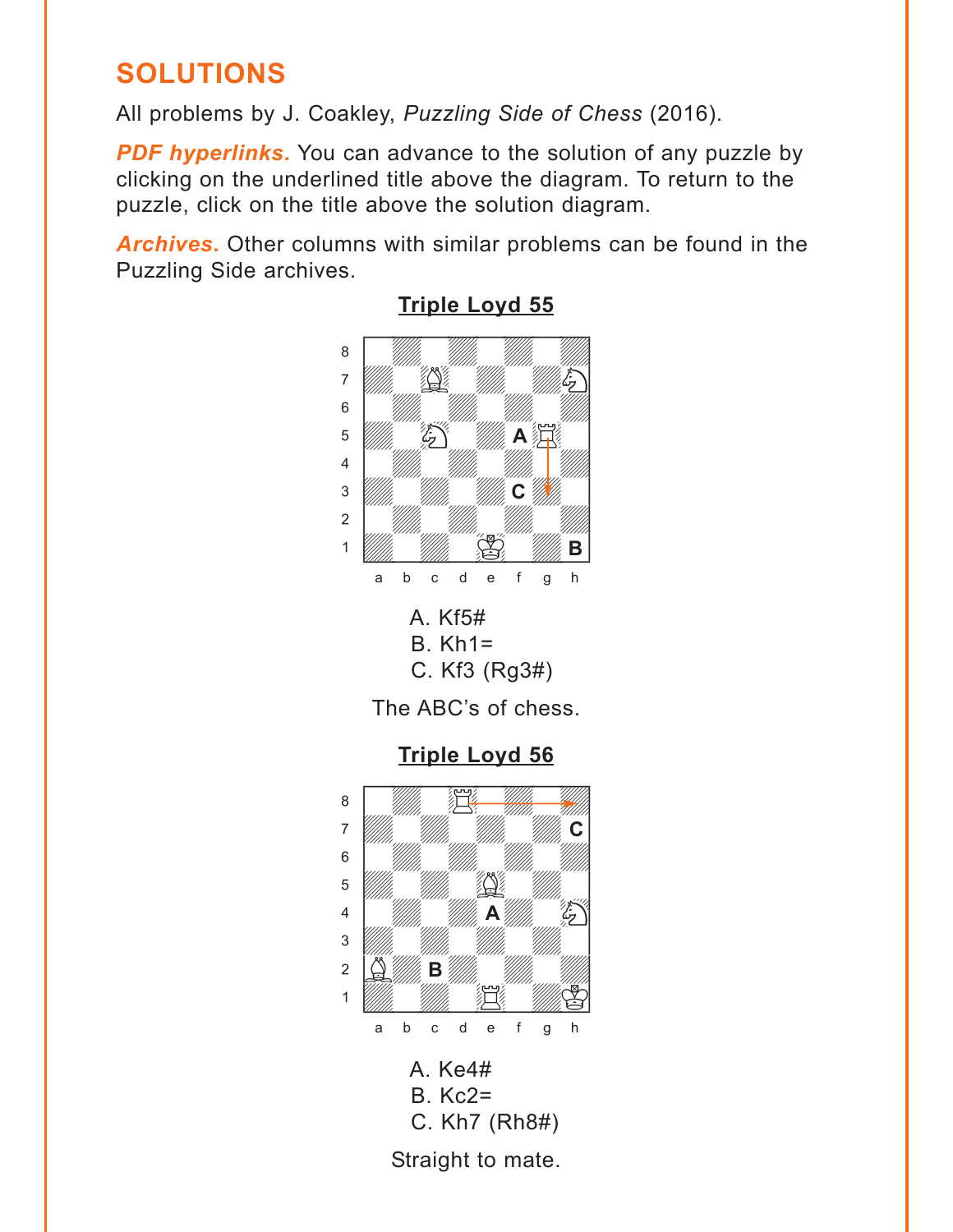### **Inverted Loyd 37**

<span id="page-5-0"></span>

Rf6, Bb2, Ne3 were added.  $1.Kd3#$ Disco king.



**Global Proliferation of Chess Conundrums**